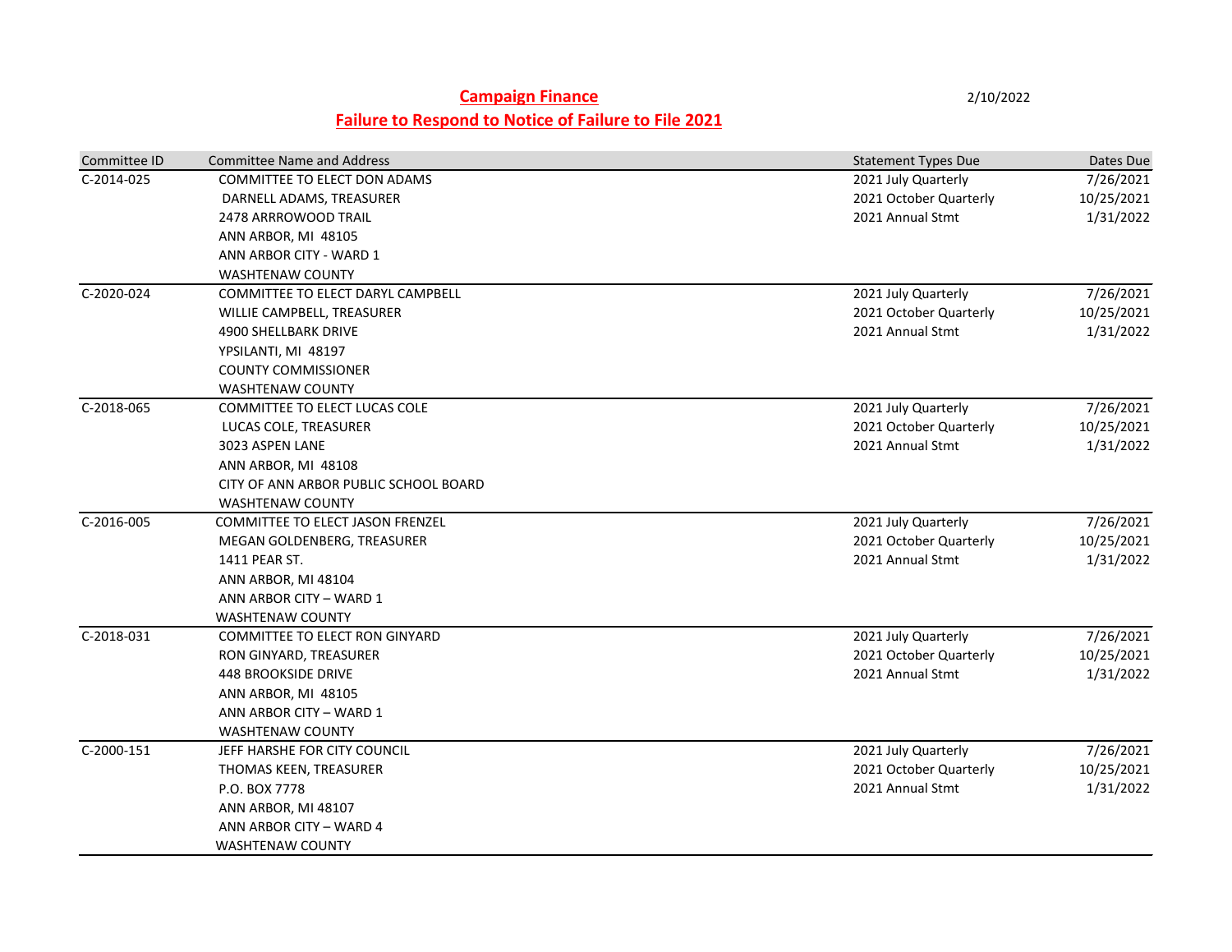## **Campaign Finance** 2/10/2022 **Failure to Respond to Notice of Failure to File 2021**

| Committee ID | <b>Committee Name and Address</b>                      | <b>Statement Types Due</b> | Dates Due  |
|--------------|--------------------------------------------------------|----------------------------|------------|
| C-2018-062   | COMMITTEE TO ELECT BRYAN JOHNSON                       | 2021 July Quarterly        | 7/26/2021  |
|              | BRYAN JOHNSON, TREASURER                               | 2021 October Quarterly     | 10/25/2021 |
|              | 4252 CHANDI CT.                                        | 2021 Annual Stmt           | 1/31/2022  |
|              | YPSILANTI, MI 48197                                    |                            |            |
|              | CITY OF ANN ARBOR PUBLIC SCHOOL BOARD                  |                            |            |
|              | <b>WASHTENAW COUNTY</b>                                |                            |            |
| C-2020-087   | ADAM OLNEY FOR NFT TRUSTEE                             | 2021 July Quarterly        | 7/26/2021  |
|              | ADAM OLNEY, TREASURER                                  | 2021 October Quarterly     | 10/25/2021 |
|              | 9315 LAKEWOOD CT.                                      | 2021 Annual Stmt           | 1/31/2022  |
|              | WHITEMORE LAKE, MI 48189                               |                            |            |
|              | NORTHFIED TWP TRUSTEE                                  |                            |            |
|              | <b>WASHTENAW COUNTY</b>                                |                            |            |
| C-2020-019   | COMMITTEE TO ELECT EVAN REDMOND                        | 2021 July Quarterly        | 7/26/2021  |
|              | EVAN REDMOND, TREASURER                                | 2021 October Quarterly     | 10/25/2021 |
|              | 2622 WHITEWOOD STREET                                  | 2021 Annual Stmt           | 1/31/2022  |
|              | ANN ARBOR, MI 48104                                    |                            |            |
|              | ANN ARBOR CITY COUNCIL - WARD 3                        |                            |            |
|              | <b>WASHTENAW COUNTY</b>                                |                            |            |
| C-2020-114   | FRIENDS OF CHERYL ROBERTS                              | 2021 July Quarterly        | 7/26/2021  |
|              | CHERYL ROBERTS, TREASURER                              | 2021 October Quarterly     | 10/25/2021 |
|              | 1411 WINGATE BLVD.                                     | 2021 Annual Stmt           | 1/31/2022  |
|              | YPSILANTI, MI 48198                                    |                            |            |
|              | YPSILANTI TOWNSHIP SUPERVISOR                          |                            |            |
|              | <b>WASHTENAW COUNTY</b>                                |                            |            |
| C-2020-12    | DORISTEEN TAYLOR FOR WASHTENAW CLERK/REGISTER OF DEEDS | 2021 July Quarterly        | 7/26/2021  |
|              | <b>DORISTEEN TAYLOR</b>                                | 2021 October Quarterly     | 10/25/2021 |
|              | 8853 SOMERSET LANE                                     | 2021 Annual Stmt           | 1/31/2022  |
|              | SUPERIOR TOWNSHIP, MI 48198                            |                            |            |
|              | <b>WASHTENAW COUNTY</b>                                |                            |            |
| C-2016-150   | COMMITTEE TO ELECT ANNA ZINKEL                         | 2021 July Quarterly        | 7/26/2021  |
|              | ANNA ZINKEL, TREASURER                                 | 2021 October Quarterly     | 10/25/2021 |
|              | <b>1488 KIRKLAND DRIVE</b>                             | 2021 Annual Stmt           | 1/31/2022  |
|              | ANN ARBOR, MI 48103                                    |                            |            |
|              | WASHTENAW COMMUNITY COLLEGE TRUSTEE                    |                            |            |
|              | <b>WASHTENAW COUNTY</b>                                |                            |            |